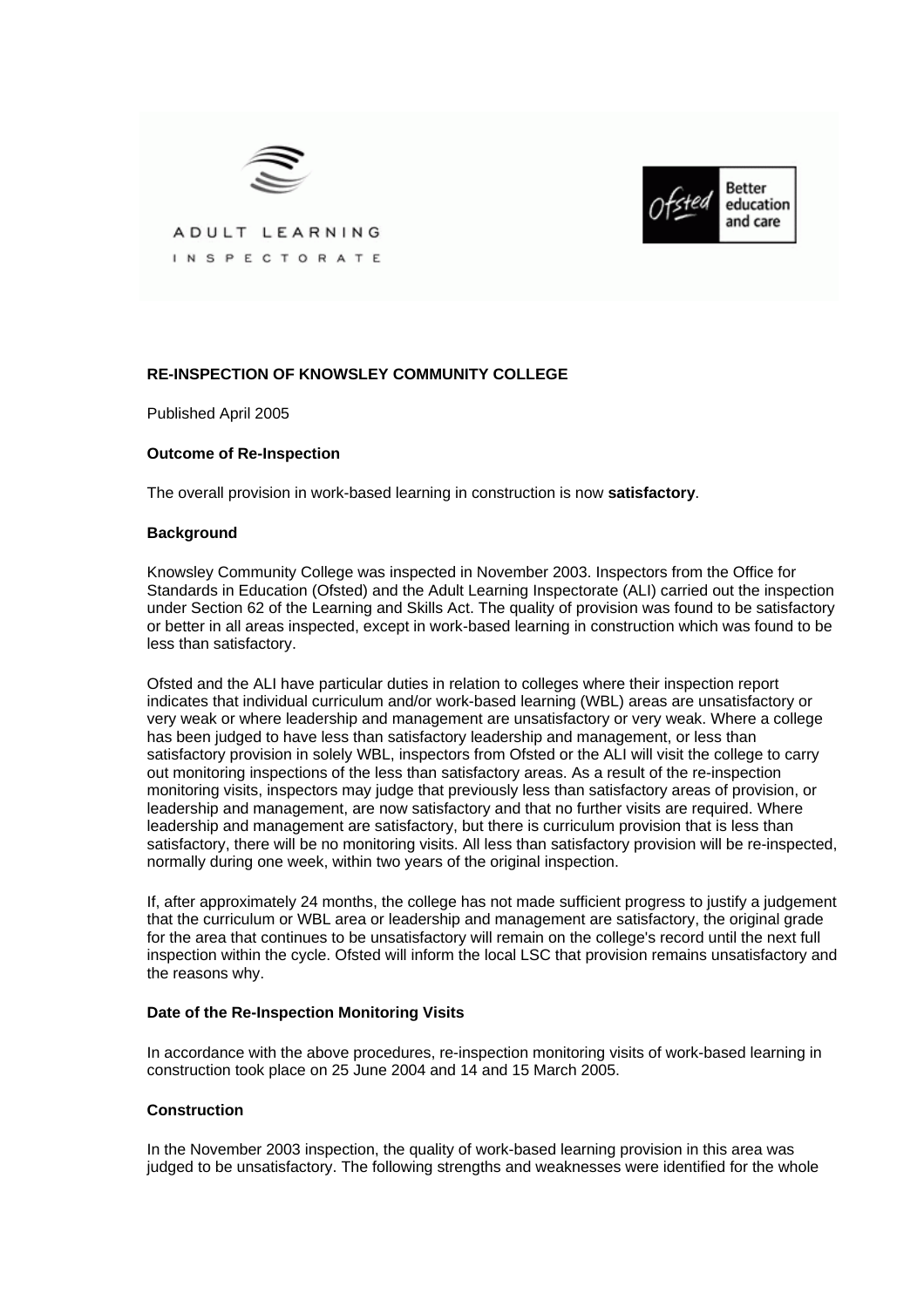curriculum area in the inspection report:

### *Strengths*

- high pass rates in 2003
- significant progress of students with low prior attainment
- excellent central technician support
- highly responsive curriculum management.

### *Weaknesses*

- unsatisfactory work-based learning
- insufficient variety of methods of teaching and learning
- insufficient breadth of provision in carpentry and joinery.

Following the re-inspection monitoring visits, inspectors judged that good progress has been made in addressing the above weaknesses. The overall provision in this area is now **satisfactory**.

At the previous inspection, framework achievement was low with less than one-quarter of learners completing their framework. There have been significant changes to the management of work-based learning, including the appointment of staff to strengthen learning support for students. In some instances programmes have been restructured to enable earlier student success. This includes introducing key skills at an early stage in the learners' programme.

There is an improving trend in learner achievement. Many initiatives have been taken to improve retention, achievement, attendance and punctuality. In 2004/05 the retention for apprentices has improved to 80%. On the NVQ programme in 2003/04, the retention of learners was 46%. In 2004/05 the retention for these learners has improved to 95%. The standard of learners' written and portfolio work is satisfactory. Practical work is good, with learners developing good skills comparable with that in industry. Attendance and punctuality are monitored very effectively and good attendance and punctuality is rewarded at monthly presentation events. This has a highly motivating effect on